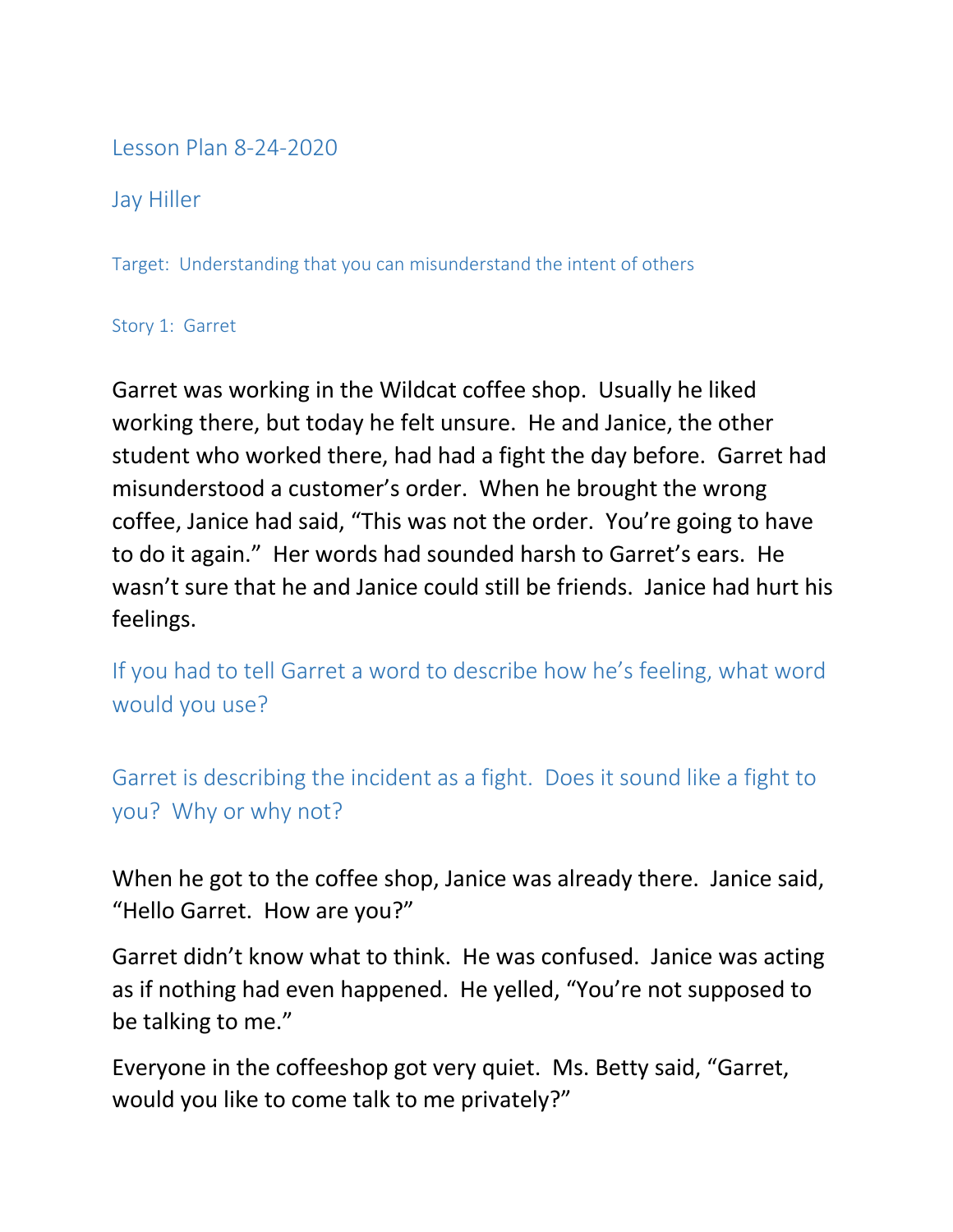Why do you think Garret yelled the way he did?

How do you think Janice felt when Garret yelled at her?

When is yelling expected in a work place or at school?

Why do you think it got quiet in the coffee shop?

Why do you think Ms. Betty wanted to speak privately?

## Story 2: Janice

Janice didn't really like the coffee shop all that much. She couldn't wait until this work rotation was over and she could go do horticulture, which she really liked and was looking forward to. At least she got to work with Garret who was a pretty nice guy, even if he did sometimes mess up the coffee orders.

When Garret came in, Janice said, "Hello Garret, how are you?"

Unexpectedly, Garret yelled, "You're not supposed to be talking to me!"

It got very quiet in the coffee shop. Janice's face felt hot. She had a lot of different feelings at once, sadness and anger. Before she could say anything to Garret, Ms. Betty said, "Garret would you like to talk to me privately?"

When Ms. Betty asked her if she was okay, Janice just nodded her head. 'Now I really hate this work rotation," she thought.